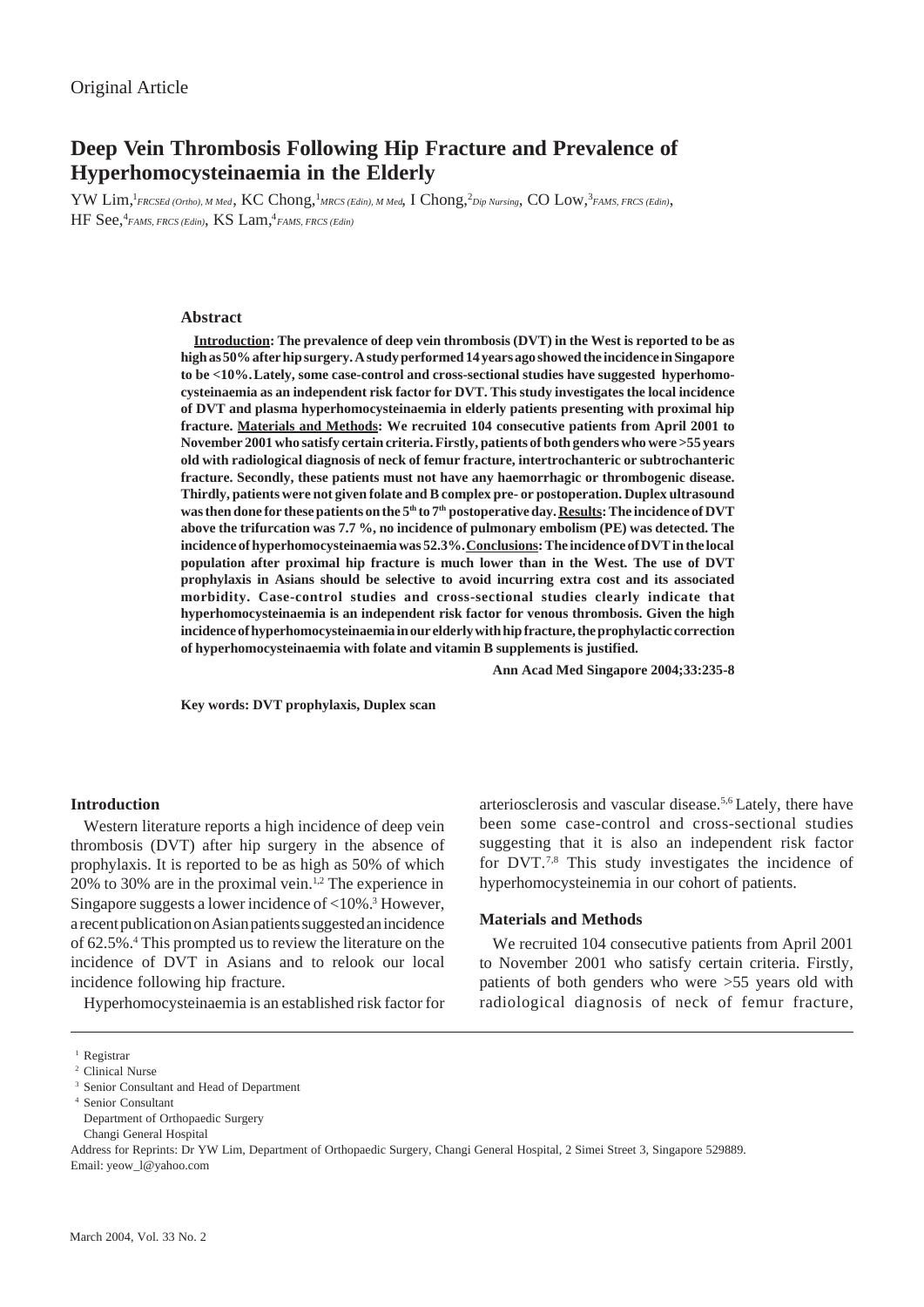intertrochanteric or subtrochanteric fracture. Secondly, these patients must not have any haemorrhagic or thrombogenic disease. Thirdly, patients are not given folate and B complex pre- or postoperation.

Data on age, social status, bone mass index, premorbid mobility, exercise level, smoking, alcohol, caffeine intake, type of fracture, comorbid medical conditions, medications, nutrition status and length of time from admission to operation were collected. The investigations included fasting morning level of homocysteine, haemoglobin, total lymphocyte count, calcium level, phosphate level, alkaline phosphatase, albumin, total protein and bone mineral density.

No pharmacological or mechanical prophylaxis measures was employed. Most operations were carried out under regional anaesthesia (80%). The type of operation, implant, surgeon and duration were recorded. Postoperative rehabilitation, ambulation status and length of stay were also noted.

After operation, each patient was monitored closely for signs and symptoms of DVT or pulmonary embolism (PE). Bilateral duplex ultrasound of the lower limb was performed from the  $5<sup>th</sup>$  to  $7<sup>th</sup>$  postoperative day. Duplex scan was carried out earlier or repeated if there was any clinical suspicion of DVT, such as calf pain, lower limb swelling, prominence of superficial veins, skin colouration and fever. If PE was suspected, a duplex and ventilation/perfusion scan were ordered immediately.

The mean age of the patients was 78 years (range, 55 to 98 years). The ratio of female to male subjects was 3:1. The mean bone mass index of our patients was 20.3. In our cohort, 88.5% were non-smokers, 6.7 % were smokers and 4.8% erstwhile smokers; 96% were teetotallers and 4% were drinkers. The median number of days to operation was 3. The mean duration of the operation was 62 minutes. Twelve patients were not operated on, but treated with traction.

Two patients who died from acute myocardial infarction were not included in the study. In this cohort, 48% had neck of femur fractures, 51% had intertrochanteric fractures and

1% had subtrochanteric fracture. Finally, 51% of the patients had dynamic hip screw insertion, 25% had hemiarthroplasty done, 11.5% had cancellous screw fixation, 11.5% were treated conservatively and 1% had a condylar blade plating.

# **Results**

Eight patients (7.7%) had proximal DVT of the index leg detected by duplex scan (Table 1). The median plasma homocysteine level was 15.5 mmol/L (range, 5.7 mmol/L to 30.8 mmol/L). In this cohort, 52.3% were found to have hyperhomocysteinaemia >15 mmol/L. The mean homocysteine levels in the 8 patients with DVT was 20.3 mmol/L whilst the remainder was 16.5 mmol/L. The difference in the means was, however, not statistically significant ( $P = 0.08$ ).

Of the 8 patients with DVT, only 6 had at least 1 clinical sign of DVT. All these patients were subsequently started on low molecular weight heparin and were discharged without any complications or progression of the thrombosis.

There was no statistical association between the incidence of DVT and gender, type of operation, duration of operation or pattern of fracture.

## **Discussion**

Hip fracture is one of the most common orthopaedic conditions encountered. As a result of immobility and the operation associated with this condition, patients are regarded as having a high risk of developing DVT. There are only a handful of studies carried out in Asia that examined the incidence of DVT associated with hip fracture. The practice of prophylactic prevention of DVT is mainly based on Western literature. Clearly, the genetic make-up of Asians and Caucasians is different. Tinckler first highlighted this in 1964.9

In Singapore, Mitra et al<sup>3</sup> prospectively followed up on 72 patients with proximal hip fracture and reported an incidence of 9.7%. In Hong Kong, Mok et al<sup>10</sup> reported an incidence of 8% in 45 patients with proximal hip fracture. In Thailand, Atichartakarn et al<sup>11</sup> examined 50 patients who had undergone hip surgery, including 19 total hip replacements, and found the incidence to be 4%. In Korea,

| Table 1. Type of Fracture and Deep Vein Thrombosis |  |  |
|----------------------------------------------------|--|--|
|                                                    |  |  |

| Fracture          | Implant              | Deep vein thrombosis |          | Total |
|-------------------|----------------------|----------------------|----------|-------|
|                   |                      | Negative             | Positive |       |
| Neck of femur     | Hemiarthroplasty     | 24                   |          | 26    |
|                   | Cancellous screw     | 11                   |          | 12    |
|                   | Conservative         | 11                   |          | 12    |
| Intertrochanteric | Dynamic hip screw    | 49                   | 4        | 53    |
| Subtrochanteric   | Condylar blade plate |                      | 0        |       |
| Total             |                      | 96                   | 8        | 104   |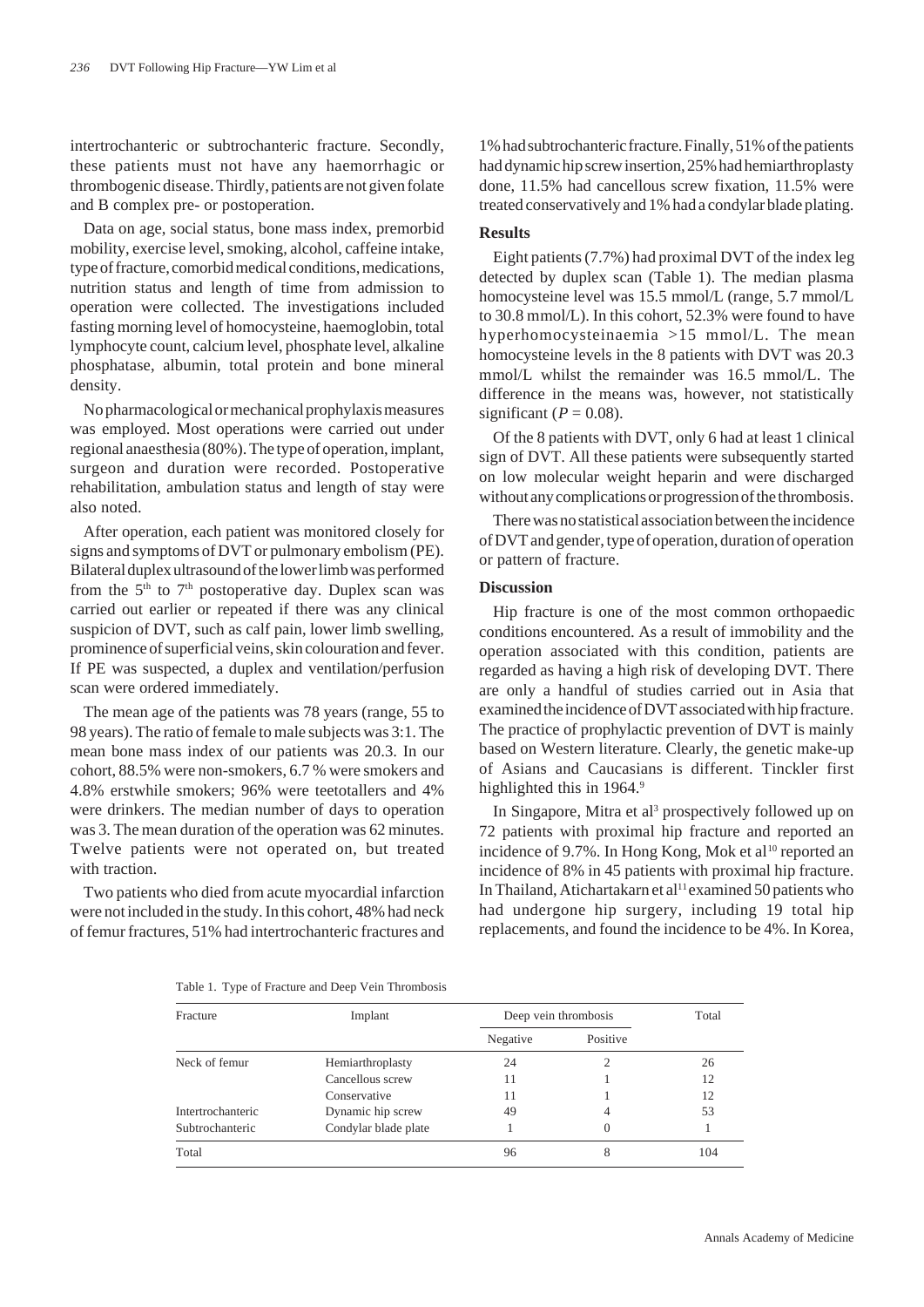Kim and Suh<sup>12</sup> reported an incidence of  $10\%$  amongst  $146$ patients undergoing total hip replacement. In Malaysia, Dhillon et al<sup>4</sup> reviewed 88 consecutive patients who had undergone operation for proximal hip fracture, total knee and total hip replacement and reported an incidence of 12.5% for proximal DVT. Venograms were peformed in all these studies to diagnose DVT.

The findings of our study agree with those of other studies performed in Asia. A closer scrutiny of the 8 patients revealed that they had other coexisting factors, which predisposed them to DVT. Four of them had an operation time >60 minutes. One had an operation that was carried out 1 week after the fracture. Moreover, 7 of the 8 patients had hyperhomocysteinaemia levels of >15 mmol/L and the remaining patient had a high normal level of 14.6 mmol/L.

Hyperhomocysteinaemia has long been an established risk factor for vascular disease and atherosclerosis.5,6 There are several cross-sectional and case-control studies to suggest that it may also be an independent risk factor for  $DVT$ .<sup>7,8,13</sup> In the study done by den Heijer,<sup>7</sup> it was reported that the matched odds ratio for having DVT with hyperhomocysteinaemia was 2.5. This increased to 4 if the level of homocysteine was 22 mmol/L. There are many hypotheses that explain how hyperhomocysteinaemia may lead to venous thrombosis. One of them suggests that it has a toxic effect on the vascular endothelium and this reduces the activation of protein C, thereby contributing to the thrombotic tendency in the patient.<sup>14</sup> Another effect is that it results in abnormal methionine metabolism which affects the methylation of DNA and cell membranes. This, then, results in stimulation of the clotting cascade.<sup>15</sup> Environmental factors, such as poor folate, vitamins B6 and B12 intake, as well as genetic alteration in metabolism of homocysteine like homocystinuria, have been cited as causes. Fortunately, this condition is easily treated with vitamin B complex and folate supplements, regardless of the cause.

The prospect of diagnosing hyperhomocysteinaemia causing DVT is very tempting as it has a high incidence in the West and the treatment is safe, easy and cheap to administer. This contrasts with other thrombogenic conditions like deficiency in protein C, protein S and antithrombin and resistance to activated protein C, which are uncommon and not treatable. Hyperhomocysteinaemia has a reported incidence of 69.8% in the West<sup>16</sup> and in our cohort the incidence was 52.3%. Interestingly, 7 of the 8 patients with DVT had hyper-homocysteinaemia. However, due to a small sample size, there was no statistical significance in the difference between the mean homocysteine values of both groups.

Although venogram is the gold standard for detecting

DVT, several recent studies have shown that duplex ultrasound is fast becoming the investigation of choice. The specificity and sensitivity of duplex ultrasound in detecting proximal DVT has been consistently reported to be above 90% by several studies.<sup>17-22</sup> White and Helpenstell<sup>23</sup> also reported a positive predictive value of 100% and a negative predictive value of 95% using duplex ultrasound for the diagnosis of DVT. Furthermore, duplex ultrasound is painless, cheap, portable and non-invasive. It avoids the side effects of venograms, which include allergic reactions (3%), post venogram phlebitis (8%), incomplete venous filling (10%), contrast extravasations leading to skin necrosis and possible thrombus precipitation, as reported by Bettmann and Paulin.<sup>24</sup>

The main purpose of treating DVT is to prevent PE. Proximal DVT, defined as above the trifurcation point, is associated with an incidence of PE of as high as 50%.25 Distal DVT, on the other hand, is associated with <1% risk of PE and a 2% chance of recurrent DVT. In fact, most clinicians would not start antithrombotic therapy for distal DVT.26 Furthermore, duplex ultrasound is not as sensitive and specific in detecting distal DVT. For the above reasons, our study did not examine distal DVT.

#### **Conclusions**

The incidence of DVT in Singapore after proximal hip fracture is much lower than that in the West. The results of this study concur with those derived 14 years ago and with other Asian studies. Therefore, the use of DVT prophylaxis in Asians should be selective in order to avoid incurring extra cost and its associated morbidity. Case-control studies and cross-sectional studies clearly indicate that hyperhomocysteinaemia is an independent risk factor for venous thrombosis. Although there are no class I evidence that effectively proves the benefit of the low levels of homocysteine, nutritional intervention is still justified given its benefits, low cost, safety and the high incidence of hip fracture amongst elderly patients.

## **Acknowledgement**

We are grateful to Changi General Hospital for funding this study.

#### **REFERENCES**

- 1. Turpie AG, Levine MN, Hirsh J, Carter CJ, Jay RM, Powers PJ, et al. A randomized controlled trial of a low-molecular-weight heparin (enoxaparin) to prevent deep-vein thrombosis in patients undergoing elective hip surgery. N Engl J Med 1986;315:925-9.
- 2. Hull RD, Raskob GE. Prophylaxis of venous thromboembolic disease following hip and knee surgery. J Bone Joint Surg Am 1986; 68:146-50.
- 3. Mitra AK, Khoo TK, Ngan CC. Deep vein thrombosis following hip